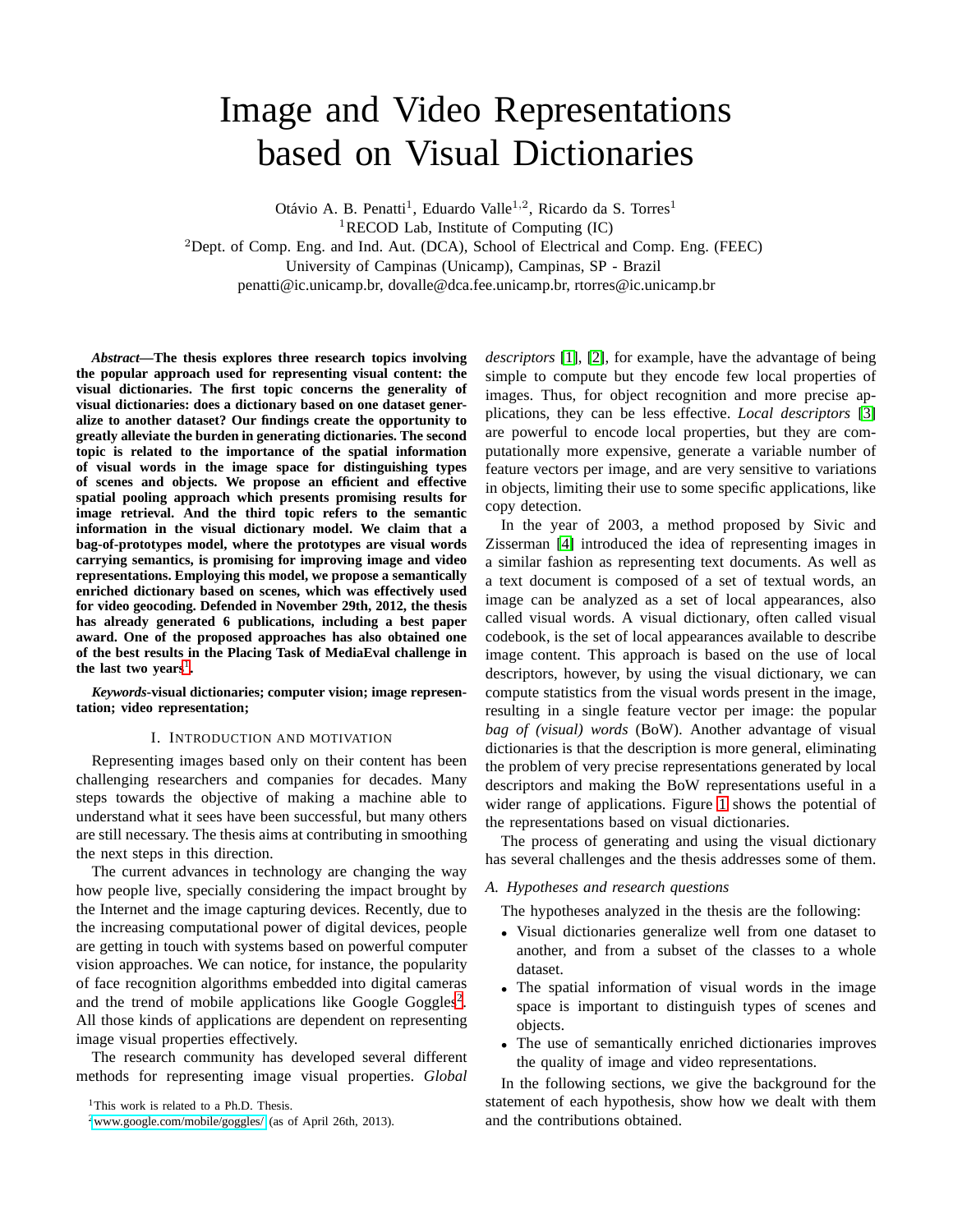

<span id="page-1-0"></span>Fig. 1. Examples showing the potential of visual dictionaries. In (a), we show that even when the object of interest suffers transformations, like illumination, point of view, and scale, the representations remain similar. In (b), we show different instances of objects of the same type, which are considered similar using a visual dictionary representation. The examples shown are based on ranking the images which are represented by the proposed WSA descriptor (see Section [III\)](#page-2-0) in (a) Paris and (b) Caltech-101 datasets.

# II. HYPOTHESIS 1: VISUAL DICTIONARIES ARE GENERALIZABLE

Our first hypothesis under analysis in the thesis concerns the generality of visual dictionaries.

The first step to create a visual dictionary is the extraction of low-level features from images, which is usually performed by local descriptors. After extracting such features, the feature space is quantized in order to generate the visual dictionary [\[5\]](#page-5-4). A dictionary is usually generated based on a set of features extracted from images. We question if the set of images used really makes difference in the dictionary quality. How should we handle the cases in which the set of images is completely different from the images to be represented? In a Web-like environment, how should we deal with the fact that many images are constantly being inserted and removed from the dataset? The new images would still be well represented by previously created dictionaries?

We performed experiments on traditional datasets and on a large dataset of Web images to verify the impact of using different sources of information for creating visual dictionaries. We tested, for instance, if a dictionary created on a given dataset is good to represent images of another dataset. We also tested if a dictionary created on a small sample of classes is good to represent an entire collection. We could evaluate the feasibility of using visual dictionaries in scenarios where the entire dataset is not available for the dictionary construction as, for example, in large-scale dynamic datasets, like the Web.

The experiments conducted show that dictionaries based on a subset of the collection, or even on an entirely different collection, may still provide good performance, on the condition that the selected sample is visually diverse. See, for instance, the results presented in Figure [2.](#page-1-1)

Therefore, we could confirm the hypothesis. Visual dictionaries generalize among datasets with similar characteristics, that is, similar datasets in terms of visual diversity may be used to generate good dictionaries for other datasets of the same kind.

Those findings open the opportunity to greatly alleviate the burden in generating the codebook, since, at least for generalpurpose datasets, we show that the dictionaries do not have to take into account the entire collection, and may even be



<span id="page-1-1"></span>Fig. 2. Classification accuracy on (a) 15-Scenes and (b) Caltech-101 datasets using 9 different dictionaries created over a variable number of classes from Caltech-101. Although the results show some random fluctuation, it is clear that as soon as we have higher *visual* diversity, the accuracy reaches its asymptotic value, even if *semantically* (in terms of class diversity), the sample is still very poor.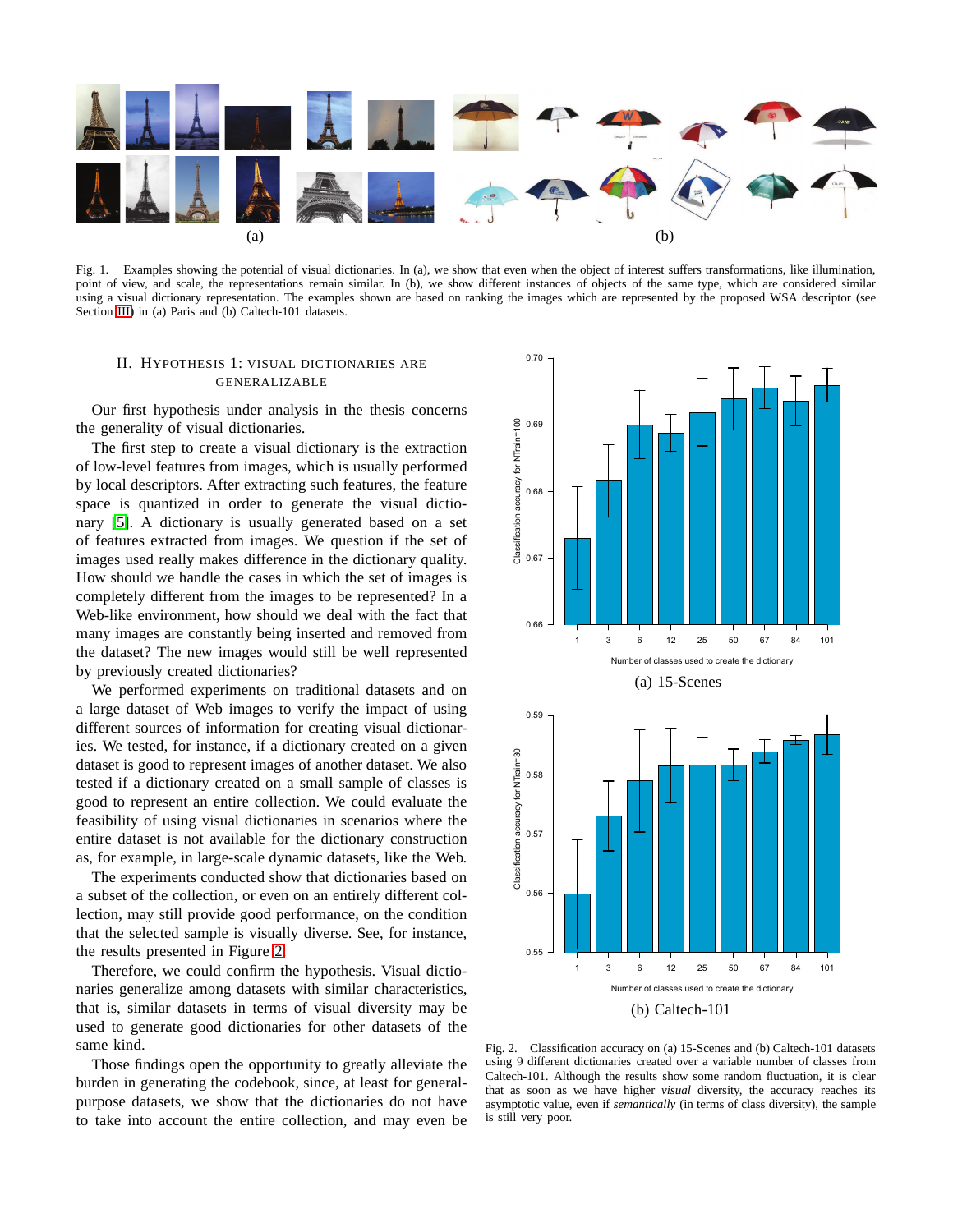based on another small collection of well-chosen visually diverse images. The contributions regarding this hypothesis are reported in a scientific paper which is under review in the *Image and Vision Computing* journal.

## <span id="page-2-0"></span>III. HYPOTHESIS 2: SPATIAL INFORMATION OF VISUAL WORDS IS IMPORTANT

The second hypothesis analyzed in the thesis refers to the importance of the spatial information of visual words in the image space.

The traditional pooling strategies [\[6\]](#page-5-5), which compute the final bag of words (BoW) for an image, usually discard the positions of the visual words in the image space and considers only their activation levels in the feature space. However, by changing the spatial arrangement of image local patches we may also change image semantics. In the past, researchers faced the problem of having images with similar color histograms but different semantics. In the BoW representation, we migrate the problem from pixels to local patches.

Literature has a vast range of techniques [\[7\]](#page-5-6)–[\[9\]](#page-5-7) targeting the encoding of spatial information of visual words in the image space. The most popular approach is based on Spatial Pyramids [\[7\]](#page-5-6). Although they lead to large improvements on classification experiments, their huge vector is a problem in image retrieval applications. Many other approaches suffer from the same problem of generating large feature vectors [\[9\]](#page-5-7) and others target specific applications [\[8\]](#page-5-8).

A second contribution of the thesis is a pooling method that encodes the spatial arrangement of visual words in an image, called *Word Spatial Arrangement (WSA)*. WSA encodes the relative position of visual words in the image by splitting the image space using each point as the origin of a four-quadrant structure and counting the number of points in each quadrant, as exemplified in Figure [3.](#page-2-1) WSA increases the discriminating power of non-spatial pooling approaches keeping one of the BoW strengths, that is the general aspect of the representation. WSA has the benefits of generating more compact vectors than most of the spatial pooling methods. WSA is flexible enough to work both for image retrieval and classification and it works well in both hard and soft assignments. This flexibility is not supported by many of the existing spatial pooling methods.

We have performed experiments using four different image datasets analyzing the performance of WSA under different criteria. Experiments for image retrieval show that WSA outperforms the most popular approach to spatial pooling, the Spatial Pyramids (see Figure [4\)](#page-3-0). We also provide an on-line interface to navigate through the results<sup>[3](#page-2-2)</sup><sup>4</sup>.

Therefore, we could confirm the second hypothesis and also propose an efficient and effective solution for spatial pooling. The results in this topic were published in the *Iberoamerican Congress on Pattern Recognition* (CIARP) [\[10\]](#page-5-9), in 2011, receiving the **best paper award**. An extension of that paper

<span id="page-2-2"></span>

<span id="page-2-3"></span>





<span id="page-2-1"></span>Fig. 3. Example of WSA's partitioning and counting. The small circles are the detected points, tagged with their associated visual words  $(w_i)$ . We start in (a), putting the quadrant's origin at  $p_1$  and counting in the visual word associated with each other point, where the point is in relation to  $p_1$ . On the second step (b) the quadrant is at  $p_2$ ; we increment again the counters of the words associated with each other point in the position corresponding to their position in relation to  $p_2$ . We proceeded until the quadrant has visited every point in the image. Final counter values for this example are shown in (c).

containing the results presented in the thesis is under review in the *Pattern Recognition* journal.

# IV. HYPOTHESIS 3: SEMANTICALLY ENRICHED DICTIONARIES IMPROVE THE QUALITY OF THE REPRESENTATIONS

The third hypothesis under analysis in the thesis is related to the semantic information in the visual dictionary model.

An important aspect of visual dictionaries based on local features lies in the fact that visual words carry little or no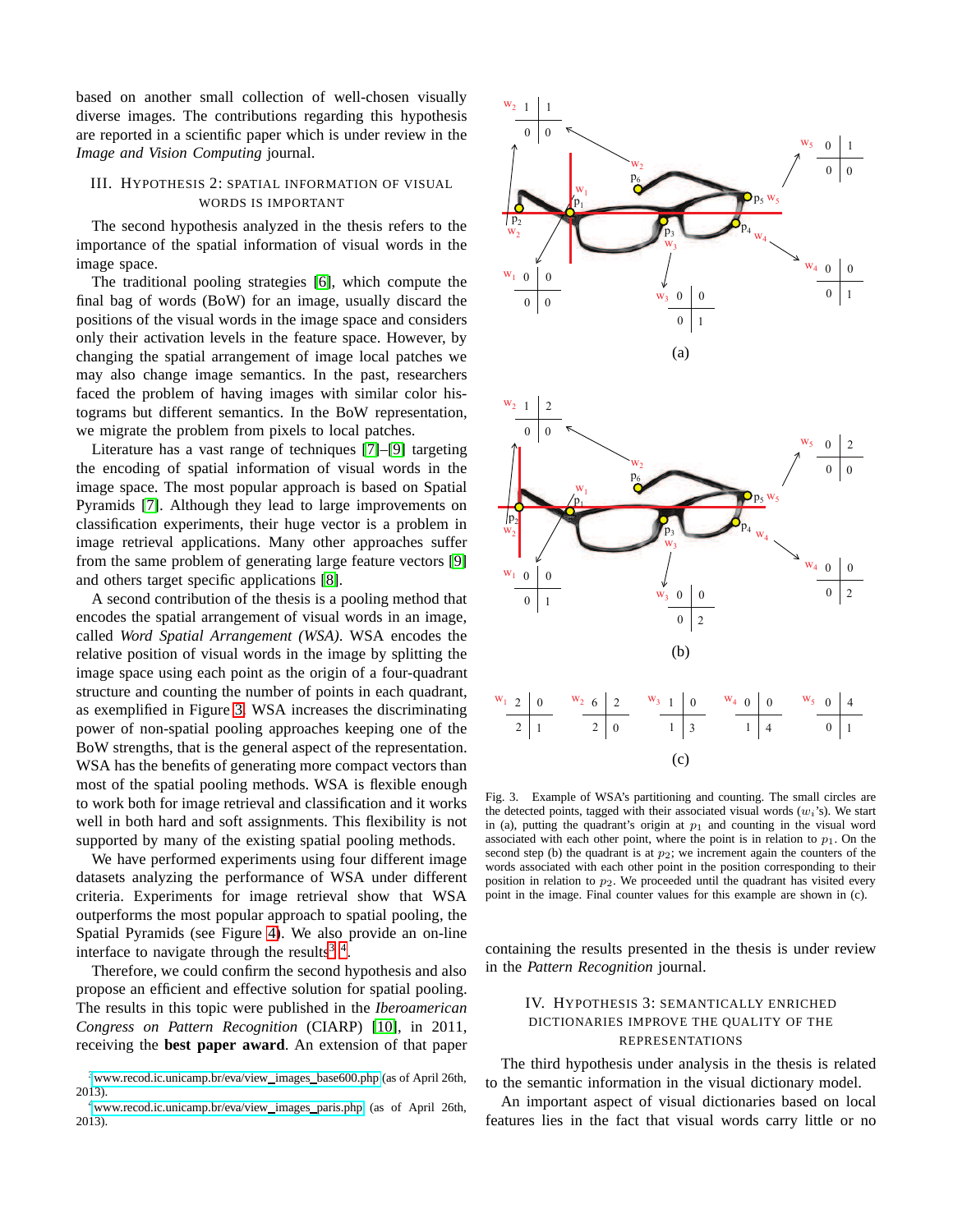

<span id="page-3-0"></span>Fig. 4. S-curves showing that the proposed WSA representation (red line) outperforms the best max pooling configuration (blue line) in the Paris dataset. The S-curves highlight the performance (vertical axis) of the two methods for each of the queries (horizontal axis). Performance measure: P@10.

semantics [\[11\]](#page-5-10). Therefore, the term *dictionary* is somewhat misleading, because their words have no meaning for humans. However, the representations based on visual dictionaries are powerful. Thus, when we move from the low-level feature space to the mid-level (BoW) space, we obtain a semantic separability that makes it possible to distinguish different types of scenes and objects. What would happen if we move one step further by using a dictionary where the visual words have more semantic information?

We first performed an analysis on the semantic information involved in the feature spaces comprised by the visual dictionary model. We analyzed the separability between distance distributions considering different semantic classes of points or objects. In the low-level feature space, although we could expect that appearances carry semantics, we show that there is no semantic separability between distance distributions. In the mid-level space, despite the good results of BoW representations in the literature, we show that the semantic separability between distance distributions in this space is still small.

This motivates the creation of a new feature space with more semantics. In this direction, we have worked on a *bagof-prototypes* model, according to which the prototypes are elements containing more semantic information. By having visual words (prototypes) carrying semantics, we can compute a bag-of-prototypes representation which has an interesting property: each dimension has semantics by itself. Therefore, the feature space spanned by such model has the property of having one dimension for each semantic concept.

We employ this model proposing a new video representation based on a dictionary of scenes. Figure [5](#page-3-1) compares a dictionary of scenes with a traditional dictionary based on local



<span id="page-3-1"></span>Fig. 5. Comparison between the proposed dictionary of scenes with a dictionary based on local descriptions. We can notice that the representation based on the local dictionary relies on elements without clear semantics, like small corners and edges, while, the representation based on the dictionary of scenes carries more semantics. In addition, the feature space for the dictionary of scenes has semantics in each dimension independently.

patches. The proposed representation, named *bag of scenes*, was evaluated in the context of video geocoding, which is the task of assigning a geographic location to videos. In this context, the bag-of-scenes vector works like a place activation vector, being informative for the geocoding task. Figure [6](#page-4-0) shows how to create a dictionary of scenes and then how to create a bag of scenes.

We performed experiments under the Placing Task of the MediaEval 2011 challenge [\[12\]](#page-5-11). In this task, participants were required to assign a geographical location to a set of videos and the results were based on how far the videos were tagged from their correct locations. As presented in Table [I,](#page-5-12) our results show that the proposed bag-of-scenes model is effective for video geocoding, being more precise than most of the visual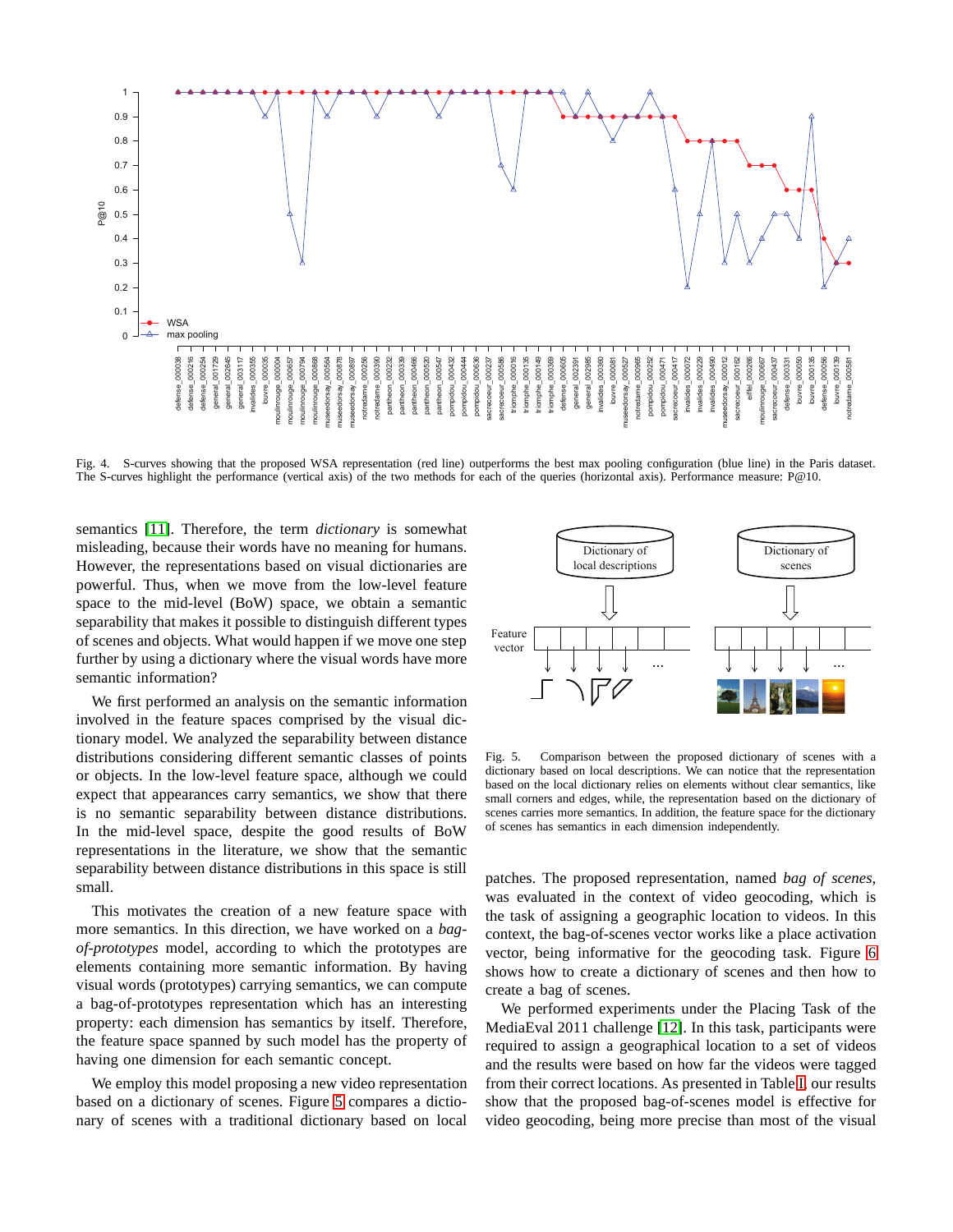

<span id="page-4-0"></span>Fig. 6. Schema for generating and using a dictionary of scenes. The dictionary is created based on a given collection of scenes, which may come from an image dataset or from video frames. After representing each image with any kind of feature vector, some of them are selected to compose the dictionary. Given an input video to be represented, its frames are assigned to one or more of the scenes in the dictionary. A pooling strategy is then applied to generate the video feature vector (*bag of scenes*).

geocoding methods presented at the Placing Task of 2011.

The accomplished results, thus, confirm the hypothesis. The proposed bag-of-scenes model was published in the *ACM International Conference on Multimedia Retrieval* (ICMR), in 2012 [\[13\]](#page-5-13). We also participated in the Placing Task of MediaEval 2012 [\[14\]](#page-5-14), achieving the best results with the use of only visual information.

## V. PUBLICATIONS

The thesis has already generated a set of 6 publications and 2 working notes. As mentioned in the previous sections, some additional works are under review in international journals. The publications are the following:

- *Encoding spatial arrangement of visual words* [\[10\]](#page-5-9), O. A. B. Penatti, E. Valle, and R. da S. Torres, in the Iberoamerican Congress on Pattern Recognition (CIARP), 2011, receiving the **best paper award**. An extension of this work is under review in the Pattern Recognition journal.
- *A Visual Approach for Video Geocoding using Bag-of-Scenes* [\[13\]](#page-5-13), O. A. B. Penatti, L. T. Li, J. Almeida, and R. da S. Torres, in the International Conference on Multimedia Retrieval (ICMR), 2012.
- *Improving Texture Description in Remote Sensing Image Multi-Scale Classification Tasks By Using Visual Words* [\[15\]](#page-5-15), J. A. dos Santos, O. A. B. Penatti, R. da S. Torres, P-H. Gosselin, S. Philipp-Foliguet, and A. X. Falcão, in the International Conference on Pattern Recognition (ICPR), 2012.
- *Multimedia Multimodal Geocoding* [\[16\]](#page-5-16), L. T. Li, D. C. G. Pedronette, J. Almeida, O. A. B. Penatti, R. T.

Calumby, and R. da S Torres, in the International Conference on Advances in Geographic Information Systems (ACM SIGSPATIAL GIS), 2012.

- *UNICAMP-UFMG at MediaEval 2012: Genre Tagging Task* [\[17\]](#page-5-17), J. Almeida, T. Salles, E. F. Martins, O. A. B. Penatti, R. da S. Torres, M. A. Goncalves, and J. M. Almeida, in the Working Notes of the MediaEval Workshop, 2012.
- *A Multimodal Approach for Video Geocoding* [\[14\]](#page-5-14), L. T. Li, J. Almeida, D. C. G. Pedronette, O. A. B. Penatti, and R. da S. Torres, in the Working Notes of the MediaEval Workshop, 2012.
- *Remote Sensing Image Representation based on Hierarchical Histogram Propagation*, J. A. dos Santos, O. A. B. Penatti, R. da S. Torres, P-H. Gosselin, S. Philipp-Foliguet, and A. X. Falcão, in the International Geoscience and Remote Sensing Symposium (IGARSS), *accepted for publication*, 2013.
- *Domain-specific Image Geocoding: A Case Study on Virginia Tech Building Photos*, L. T. Li, O. A. B. Penatti, E. A. Fox, and R. da S. Torres, in the Joint Conference on Digital Libraries (JCDL), *accepted for publication*, 2013.

### VI. CONCLUSIONS

Making digital visual information understandable by computers is a challenge that motivates the research described in the thesis. One of the main elements to make this possible is the effective representation of the visual content. In the thesis, we focus on representations based on visual dictionaries. Visual dictionaries lie in the idea of describing visual content